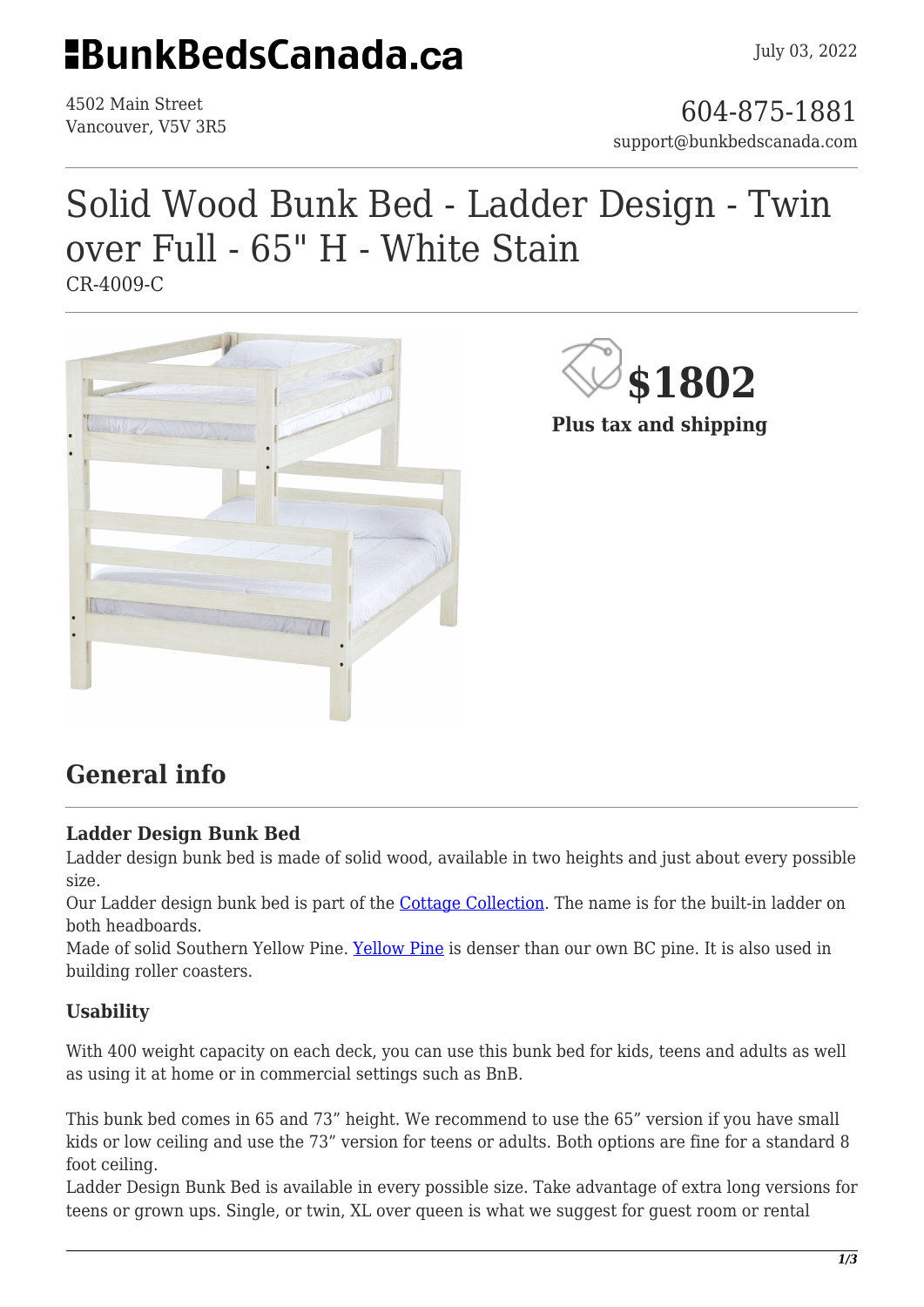# **BunkBedsCanada.ca**

#### properties.

You can divide this bunk into two individual beds. If upper and lower bunks are the same size, for example queen over queen, you will get two identical beds after you seperate your bunk bed. Upper headboards become your footboards and lower ones become your headboards and you end up with a high/low look.

#### **Slats**

[Slats](https://bunkbedscanada.com/slats-set-of-9-cottage-collection-unfinished.html#size_swatch=530) are made of solid wood as well. They are 5.5" wide each and you get 9 slats per deck, that is, 9 for lofts and 18 per bunk bed. Space between the slats are roughly 3.5" for single size and a bit more for extra long versions since both sizes use the same number of slats. If you wish to add more slats to reduce the space between them it is possible to buy [Individual Slat.](https://bunkbedscanada.com/slat-1-piece-cottage-collection-unfinished.html#size_swatch=530)

#### **Under Bed Storage**

Add a [storage trundle](https://bunkbedscanada.com/solid-wood-trundle-drawer-cottage-collection.html) under the Ladder design bunk bed so as to maximize your space. This is a very useful add-on item and we highly recommend it. You can use it for one extra mattress by removing the dividers, or use it as one giant storage space for sheets, blankets, or anything else. This unit is roll-in and roll-out.

If you prefer storage with its own rollers so drawers are not on the ground, you can consider our [under bed dresser.](https://bunkbedscanada.com/solid-wood-under-bed-storage-cottage-collection-3-drawers.html)

#### **Safety**

Our finishes include volatile organic compounds (or VOC's) in their liquid form. These ingredients are used to allow finishes to be applied by spraying. Once a finish is applied the ingredients evaporate during the drying and curing process releasing the VOC's. Finished wood surfaces do not emit VOC's once they are cured.

Ladder bunk is perfect for any age. Kids, teens, or adults all can use this bunk without a problem. This is because it can hold 400 lbs of weight on the upper bunk and 400 lb on lower bunk. To achieve this weight rating, the mattress rail on this bunk is a solid and very thick piece of wood without finger joints, just a long solid piece of timber.

Headboard joints are traditional and robust [mortise and tenon.](https://en.wikipedia.org/wiki/Mortise_and_tenon)

There are 4 metal pings between upper and lower bunk. You do not see them, they are inside the wood. They are about 2" in length.

Another nice safety feature is the complete enclosure of the upper bunk. Since you climb from the headboard, there is no need for a large opening gap.

#### **Climbing**

The big feature of this bunk is the built-in ladder. You do not need an additional ladder, just use headboards to climb. This style of ladder actually is easier to use than a normal ladder since the ladder acts like monkey bars.

If you wish to add a ladder however, it is possible to do so. We do sell ladders individually as well.

#### **Assembly**

Assembly of Ladder Design bunk is fairly simple. You do not need to assemble the 4 headboards and guardrails. Only you need to slide in the guard rails, connect mattress rails, and screw in the slats.

#### **Mattress Size**

Standard size mattress fits this bunk bed just fine. For the upper bunk, you can use a maximum 8" thick mattress. As for the lower bunk, keep your mattress at 6" thick for 65" height and 8" for 73"